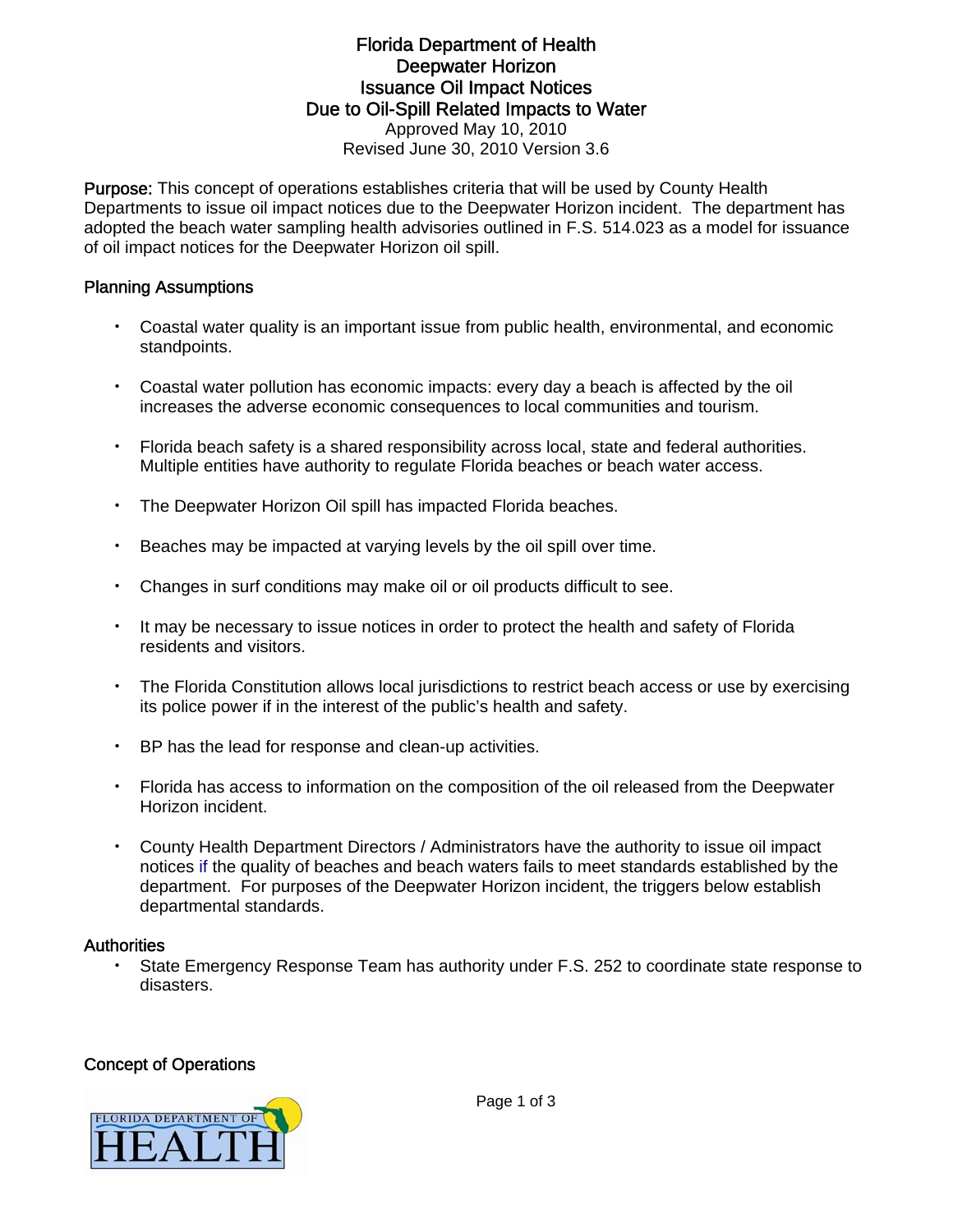The Florida Department of Health is able to issue oil impact notices urging residents and visitors not to enter waters or public bathing areas that pose health threats. The issuance of oil impact notices associated with this incident should be coordinated with local emergency management and local officials and reported to both the State Watch Office at 1-800-320-0519 and the DOH Division of Environmental Health via email to oilybeaches@doh.state.fl.us.

## 1. Trigger for issuing and posting an oil impact notice for Florida beaches or other public bathing areas.

The visible presence of an extensive oil sheen, oil slick, oil mousse, or extremely large numbers of tar balls in the water, within 100 yards of the shore, as observed by a designated government professional. This observation need only occur once in order to post the beach as an impacted beach. The physical extent of the impacted beach or public bathing area must be determined and reported.

# 2. Oil Impact Notice to be posted at beach or at public bathing areas:

It is recommended the oil impact notice signs will be posted at the beach 'access points' from land side and from the water side, based on the local knowledge of where people are swimming and mooring or launching boats.

# Oil Impact Notice

This beach has been affected by Deepwater Horizon oil spill. Oil product may be present on the beach and in the water, yet may not be visible due to changing surf conditions.

If oil product is present (extensive oil sheen, oil slick, oil mousse, or extremely large numbers of tar balls in the water) and to avoid potential health impacts, please:

- **Avoid wading, swimming or entering the water.**
- Avoid contact with oil and oily materials in the water or on the beach.
- Avoid contact with dead or dying fish or other aquatic life.
- Young children, pregnant women, and people with compromised immune systems should avoid the area.
- If experiencing respiratory problems, leave the area and contact your physician, as you deem necessary.

If oil makes contact with skin, wash it off with grease-cutting liquid dishwashing detergent and water.

For more information contact the County Health Department at xxx-xxxx or County Emergency Management at xxx-xxxx, or the Florida Oil Spill Information Line xxx-xxx-xxxx

- 3. Trigger for removing an oil impact notice for Florida beaches or public bathing areas. The oil impact notice may be removed based on local determination that the beach is no longer impacted by the oil spill. Existing notice signage may be replaced by other informational notices based on the condition of the beach.
- 4. The following conditions warrant further investigation to determine if they are linked to an oil spill or other environmental condition.
	- Numerous dead fish or other aquatic life in the water or on the shore.
	- Odor complaints in a limited geographic area.
	- Reports of sheen or slick on coastal waters, unlikely to be related to this oil spill.



Page 2 of 3